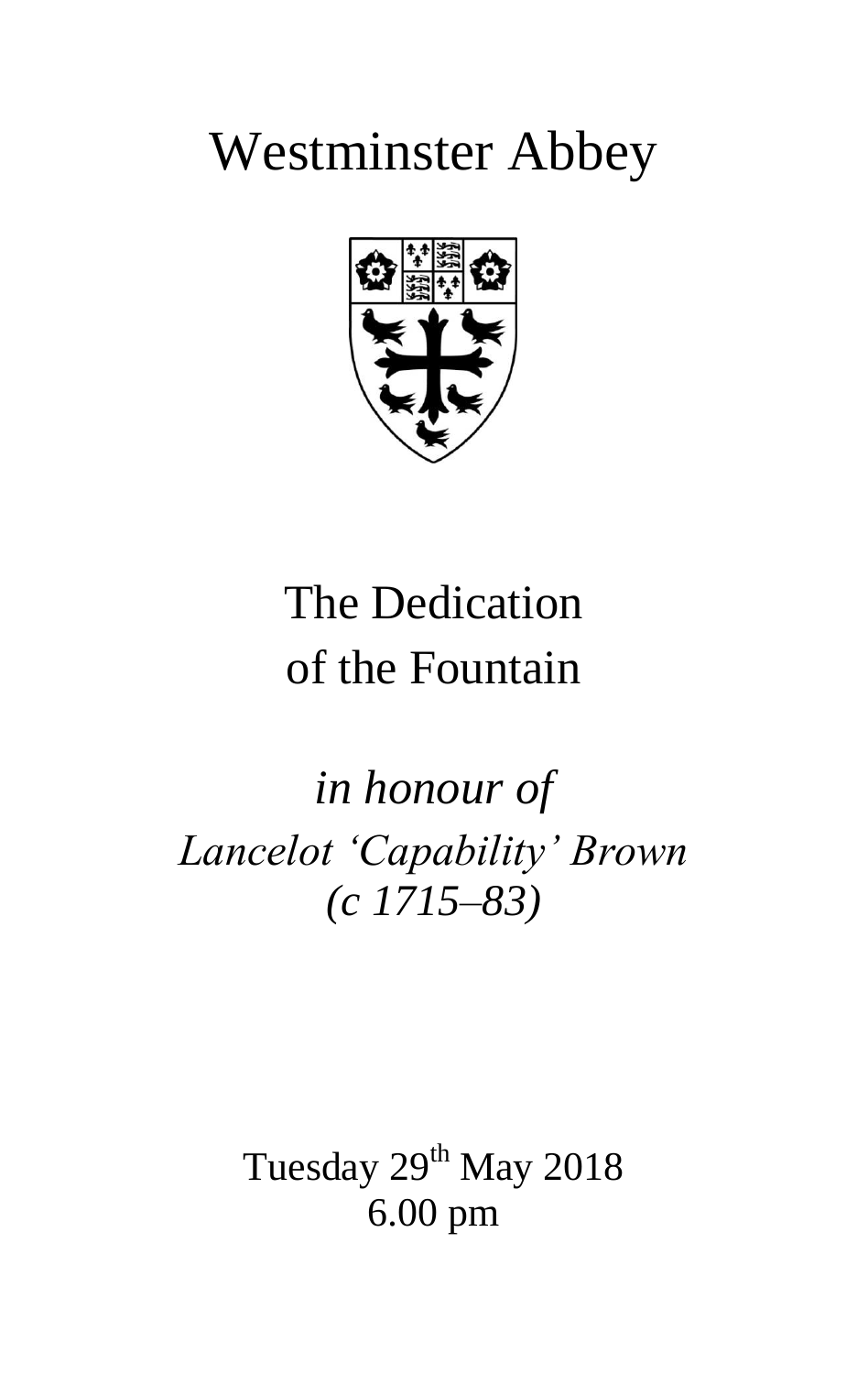## ORDER OF SERVICE

*The Very Reverend Dr John Hall, Dean of Westminster, gives*

#### THE WELCOME

*The Venerable David Stanton, Canon in Residence, reads*

#### THE READING

THE Lord your God is bringing you into a good land, a land<br>with flowing streams, with springs and underground waters I with flowing streams, with springs and underground waters welling up in valleys and hills, a land of wheat and barley, of vines and fig trees and pomegranates, a land of olive trees and honey, a land where you may eat bread without scarcity, where you will lack nothing, a land whose stones are iron and from whose hills you may mine copper. You shall eat your fill and bless the Lord your God for the good land that he has given you.

*Deuteronomy 8: 7–10*

#### THE REFLECTION

#### *by*

Alan Titchmarsh MBE DL

#### THE DEDICATION

*The Dean says:*

Let us pray.

ALMIGHTY God, who dost water the earth, making it very plenteous, and givest the living water of thy Spirit **L** very plenteous, and givest the living water of thy Spirit rising in us even unto eternal life; bless this fountain, which we dedicate to the memory of Lancelot Brown, and prosper the work of all who serve to beautify our gardens and landscapes; through Jesus Christ thy Son, our Lord, who liveth and reigneth with thee and the Holy Spirit, one God, world without end. **Amen.**